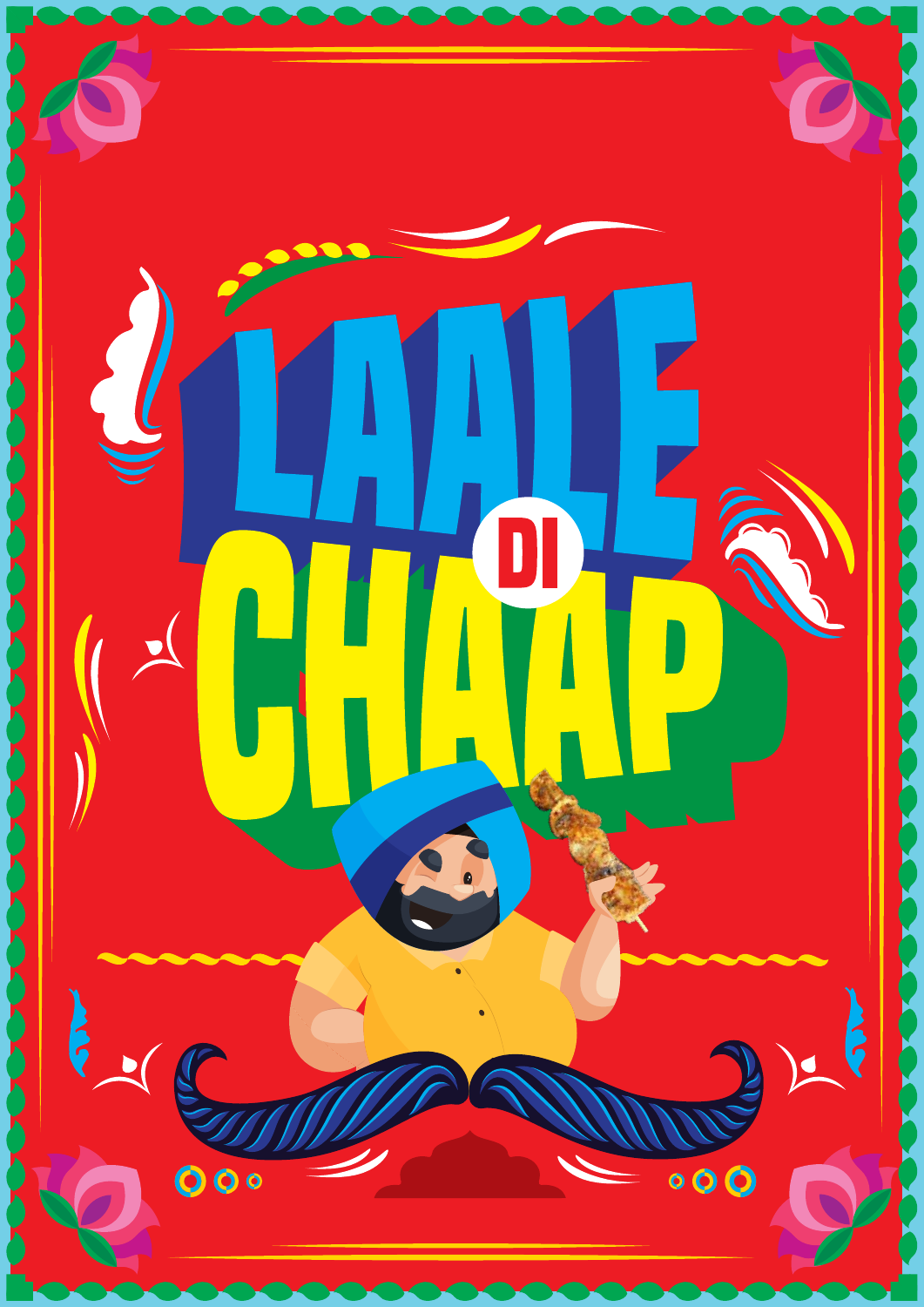## **Veg Starters**

**TANDOORI MASALA CHAAP LEMON CHAAP SOYA ACHARI CHAAP [R] SOYA MALAI CHAAP PUDINA CHAAP [R] VEG SEEKH KEBAB VEG GALOUTI KEBAB PANEER TIKKA [R] PANEER MALAI TIKKA ACHARI PANEER TIKKA [R]**









 $\sim$  //  $\sim$  //  $\sim$  //  $\sim$ 



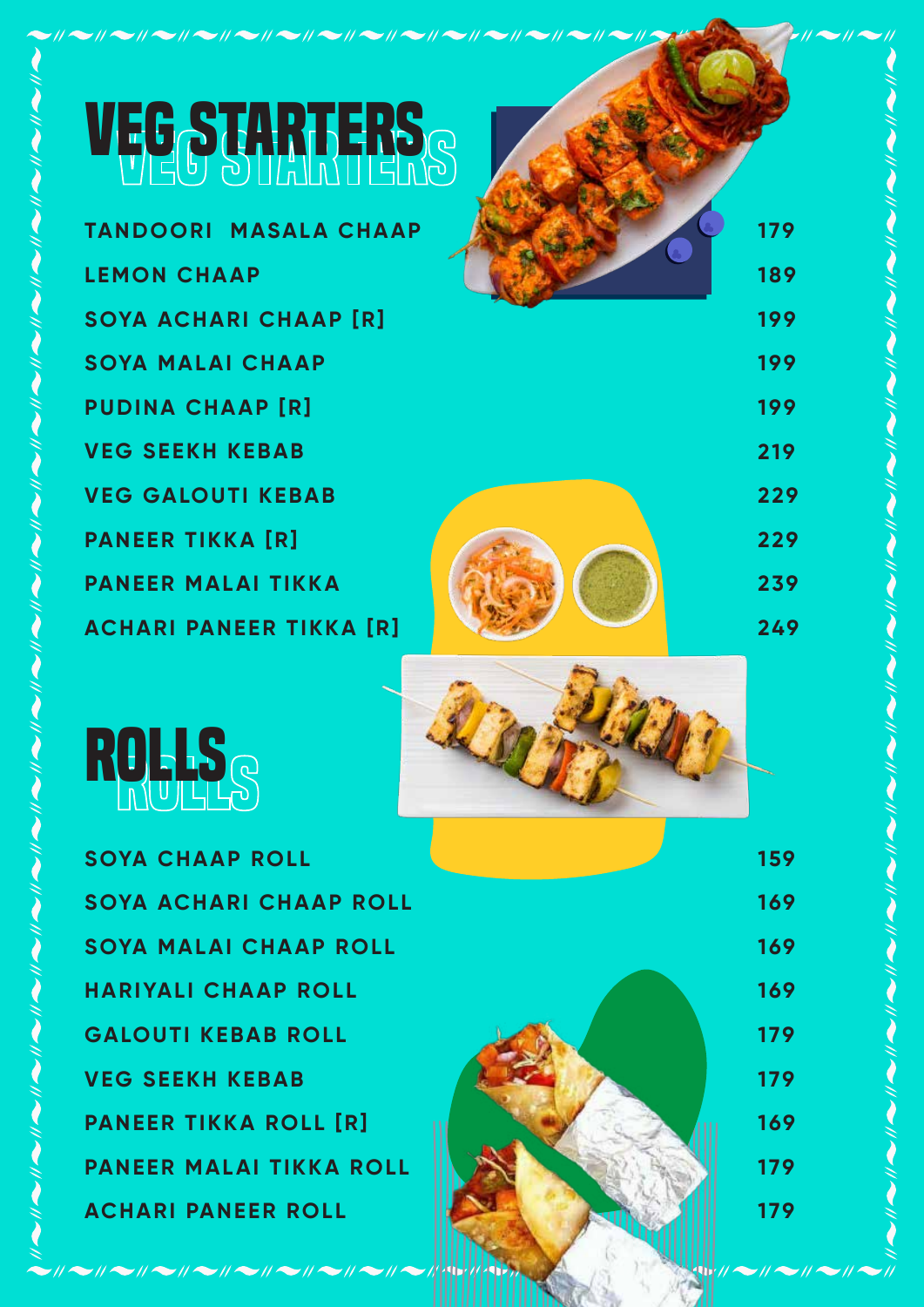# **main course**

**ALOO MATAR [R] MATAR PANEER SHAHI PANEER [R] KADHAI PANEER PANEER BUTTER MASALA [R] PANEER LABABDAR DAL MAKHANI DAL TADKA MIX VEG RAJMA MASALA SOYA BUTTER MASALA [R]**



**VEG BIRYANI PANEER BIRYANI PANEER TIKKA BIRYANI [R] SOYA BIRYANI SOYA TIKKA BIRYANI [R]**



**259**

**249**

**269**



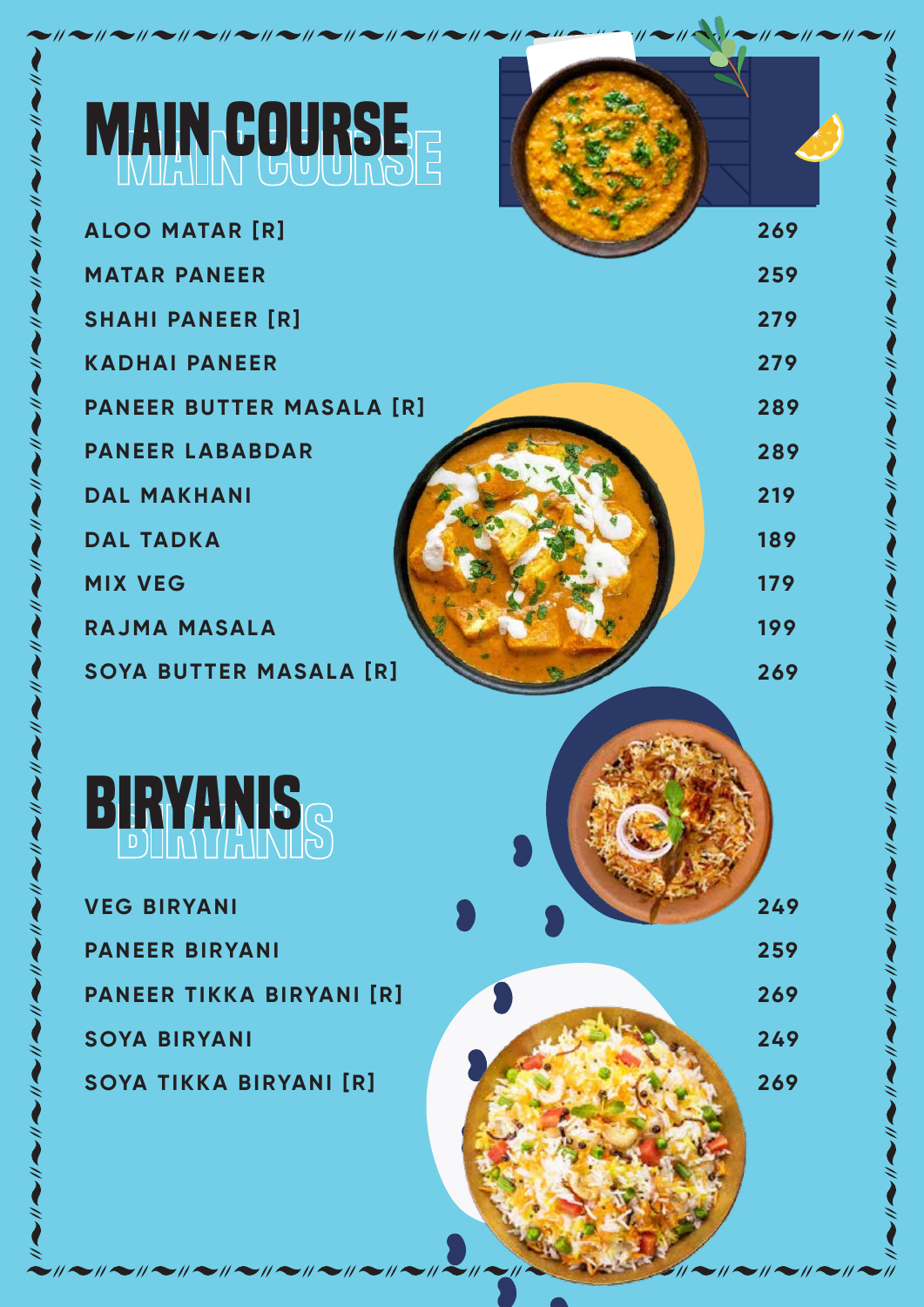

**Thali for all**

**GARLIC NAAN**

**PLAIN ROTI**

**BUTTER ROTI**

**RUMALI ROTI** 

**DAL TADKA ECO THALI** (dal tadka + rumali roti/ plain roti+ salad)

### **DAL MAKHANI ECO THALI**

(dal makhani + rumali roti/ plain roti+ salad)

### **SHAHI PANEER DELUXE THALI**

(shahi paneer + mix veg /choley+ 2 lachha parantha+ salad + raita)

### **SOYA GRAVY DELUXE THALI**

(soya butter masala/soya rogan josh + mix veg/choley + 2 lachha parantha+ salad + raita)

## **DAL TADKA SUPER DELUXE THALI**

(dal tadka + mix veg + 2 lachha parantha/2 butter naan/ 1 garlic naan+ salad + raita+ rice+ gulab jamun)

## **SOYA GRAVY SUPER SUPER DELUXE THALI**

(soya butter masala/soya rogan josh + mix veg + 2 lachha parantha/ 2 butter naan/1 garlic naan+ salad + raita+ rice+ gulab jamun)

 $\nu$  and  $\nu$  and  $\nu$  and  $\nu$  and  $\nu$  and  $\nu$  and  $\nu$  and  $\nu$  and  $\nu$  and  $\nu$ 





**199**

**199**

**15**

**20**

**25**

**30**

**35**

**40**

**10**

**15**

**10**